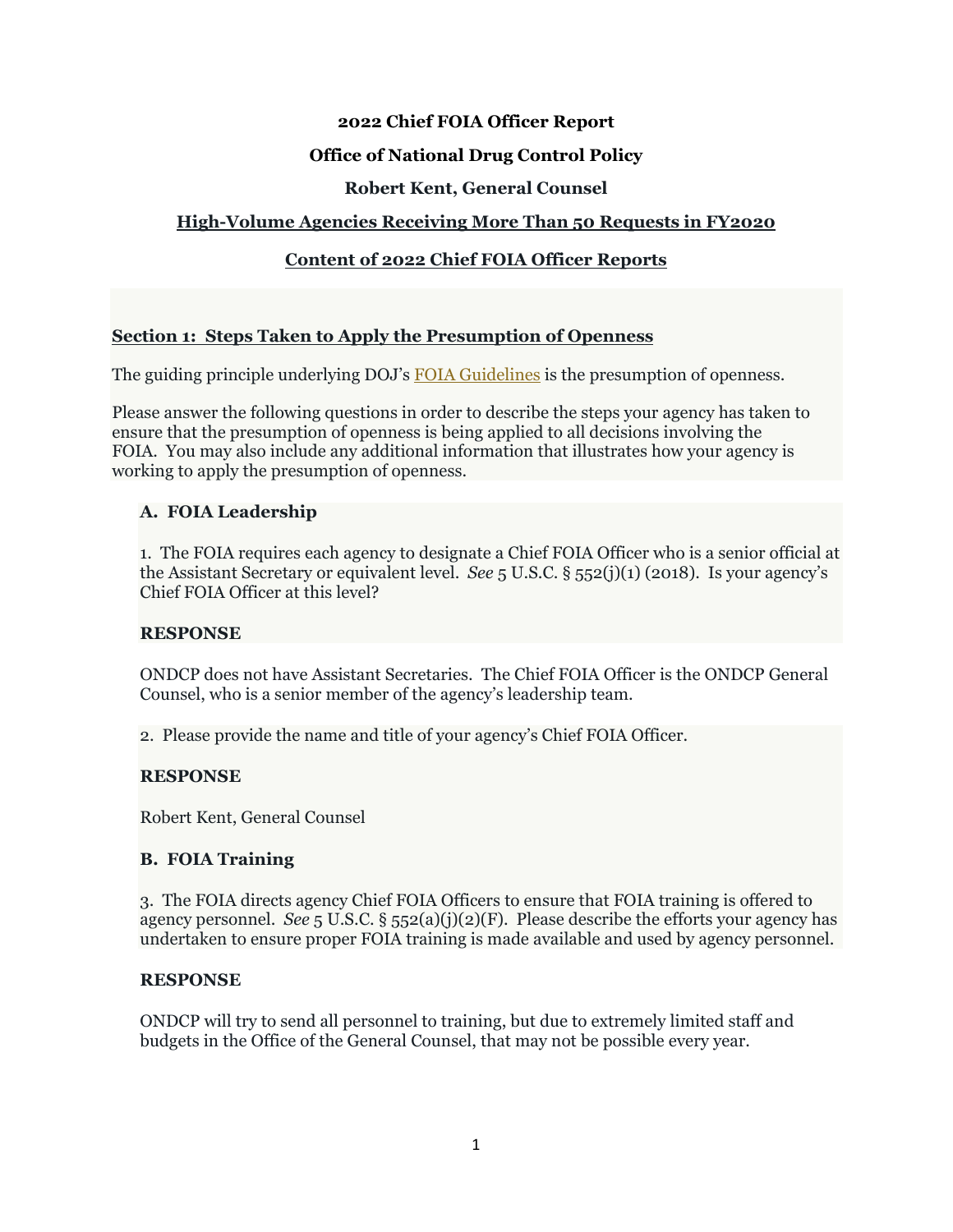4. Did your FOIA professionals or the personnel at your agency who have FOIA responsibilities attend substantive FOIA training during the reporting period such as that provided by the Department of Justice?

# **RESPONSE**

No

5. If yes, please provide a brief description of the type of training attended or conducted and the topics covered.

# **RESPONSE**

 $N/A$ 

6. Please provide an estimate of the percentage of your FOIA professionals and staff with FOIA responsibilities who attended substantive FOIA training during this reporting period.

# **RESPONSE**

0

7. OIP has directed agencies to "take steps to ensure that all of their FOIA professionals attend substantive FOIA training at least once throughout the year." If your response to the previous question is that less than 80% of your FOIA professionals attended training, please explain your agency's plan to ensure that all FOIA professionals receive or attend substantive FOIA training during the next reporting year.

# **RESPONSE**

Due to its small size, ONDCP does not have personnel assigned full time to administration of its FOIA program. FOIA duties have been assigned primarily to two personnel in the Office of General Counsel. ONDCP will try to send all personnel to training next year, but due to extremely limited staff and budgets in the Office of the General Counsel, that may not be possible every year.

8. Did the personnel at your agency who have FOIA responsibilities attend training in federal records management during this reporting period?

# **RESPONSE**

Yes, Federal Records Management is covered in the mandatory annual ethics training.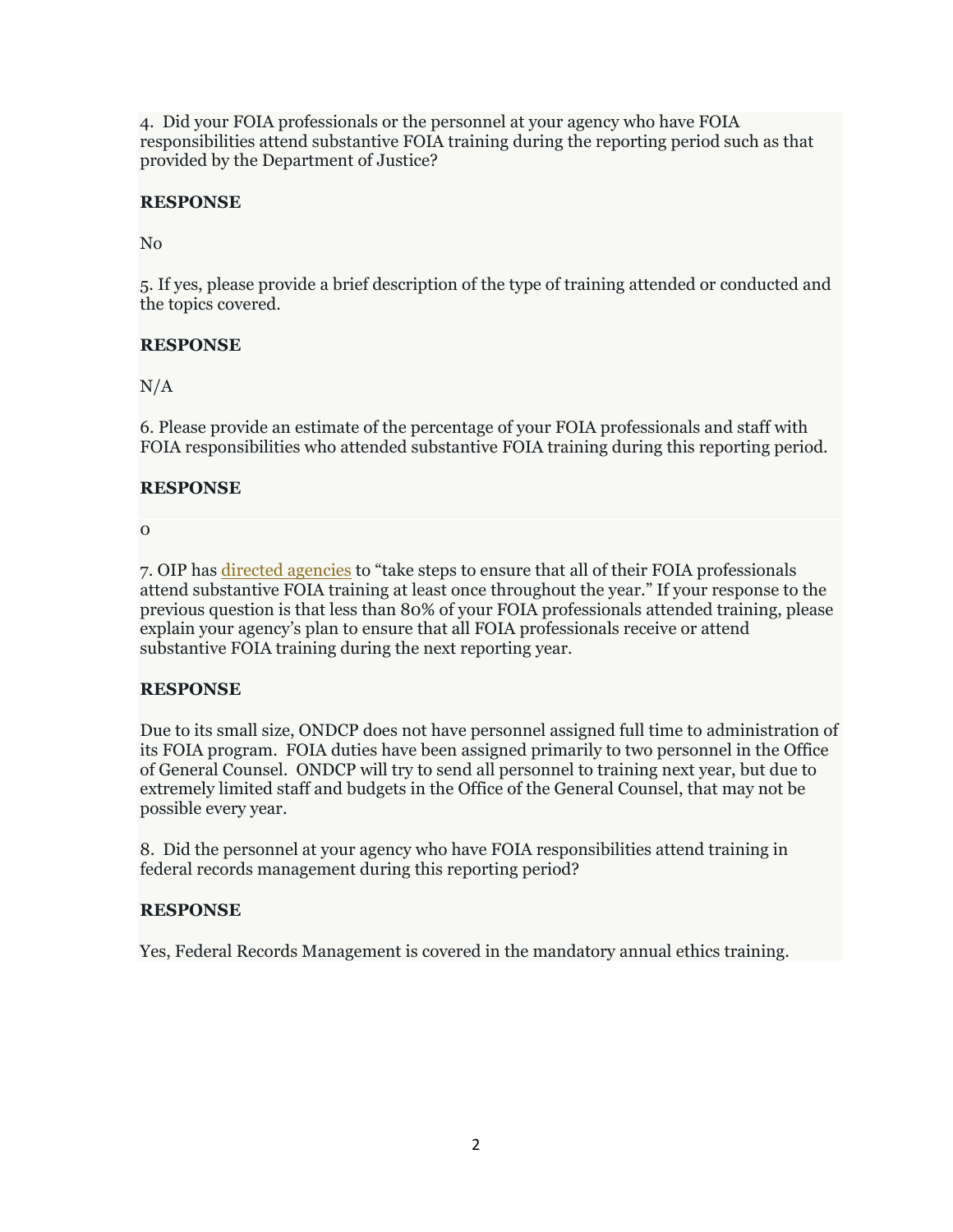### **C. Outreach**

9. Did your FOIA professionals engage in any outreach or dialogue, outside of the standard request process, with the requester community or open government groups regarding your administration of the FOIA? Please describe any such outreach or dialogue, and, if applicable, any specific examples of how this dialogue has led to improvements in your agency's FOIA administration.

### **RESPONSE**

No

## **D. Other Initiatives**

10. Describe any efforts your agency has undertaken to inform non-FOIA professionals of their obligations under the FOIA. In particular, please describe:

 how often and in what formats your agency provides FOIA training or briefings to non-FOIA staff; and

#### **RESPONSE**

ONDCP's FOIA officials regularly communicate FOIA standards and expectations to employees throughout the agency who are responsible for locating and providing documents. FOIA-related performance standards have been included in employee work plans where those employees are substantially involved with FOIA.

 if senior leaders at your agency received a briefing on your agency's FOIA resources, obligations and expectations during the FOIA process?

## **RESPONSE**

The incoming Director of National Drug Control Policy (ONDCP) was briefed on ONDCP's FOIA resources, obligations and expectations on November 19, 2021. The briefing was part of a presentation by the ONDCP Office of General Counsel on our major responsibilities as an office.

11. Optional -- If there are any other initiatives undertaken by your agency to ensure that the presumption of openness is being applied, please describe them here.

#### **RESPONSE**

ONDCP tries to release as much information as possible when responding to requests. In the vast majority of ONDCP's responses to FOIA requests for which ONDCP had responsive documents, the responses contained either no redactions or only minor redactions for personal information. Before responses were provided to requesters, ONDCP FOIA staff review the material to ensure that where an exemption applies, the records are withheld or redacted only where ONDCP was able to articulate the harm that would have resulted from the release of such information.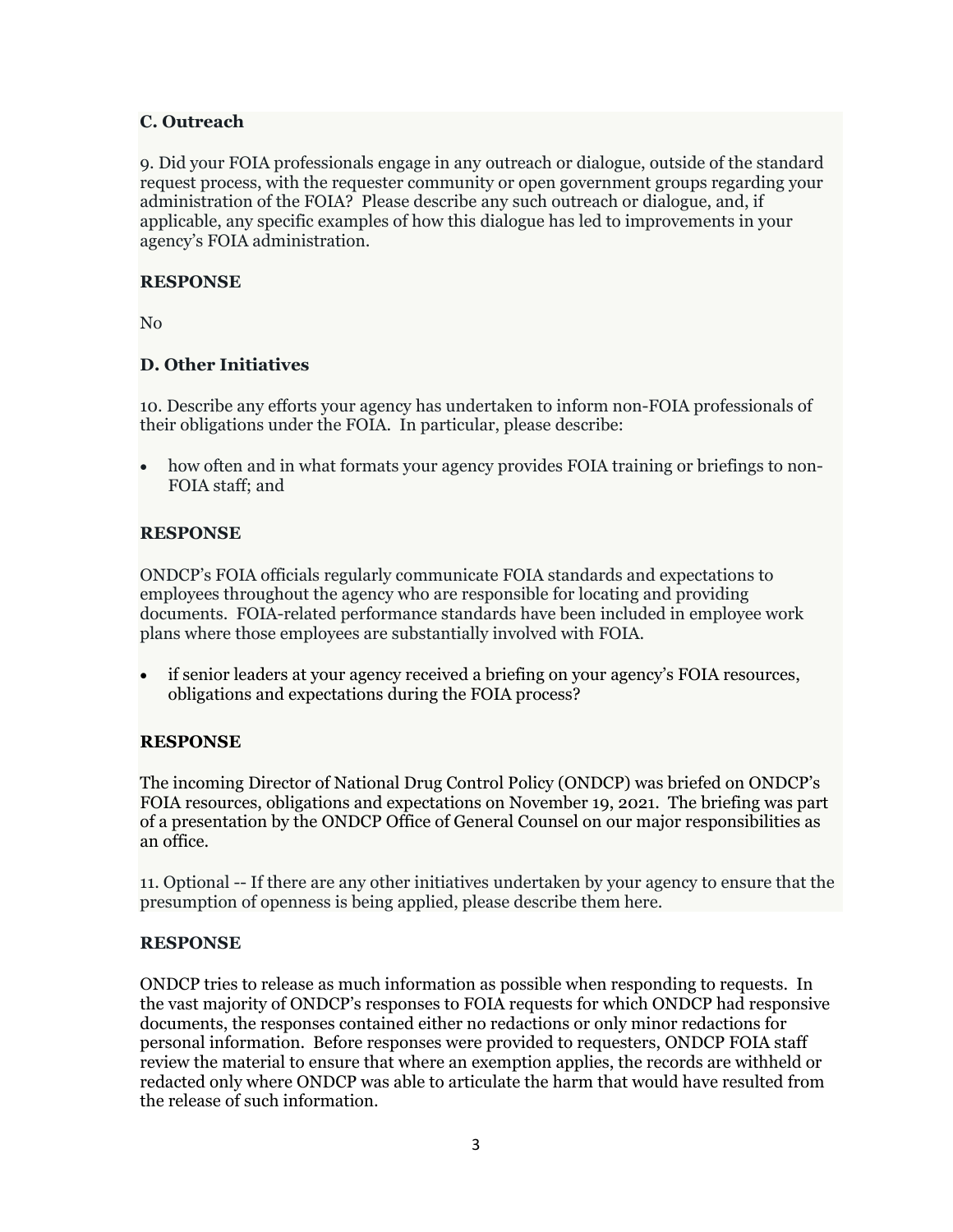## **Section II: Steps Taken to Ensure that Your Agency Has an Effective System in Place for Responding to Requests**

DOJ's FOIA Guidelines emphasize that "[a]pplication of the proper disclosure standard is only one part of ensuring transparency. Open government requires not just a presumption of disclosure, but also an effective system for responding to FOIA requests." It is essential that agencies effectively manage their FOIA program.

Please answer the following questions to describe the steps your agency has taken to ensure that the management of your FOIA program is effective and efficient. You should also include any additional information that that describes your agency's efforts in this area.

1. For Fiscal Year 2021, what was the average number of days your agency reported for adjudicating requests for expedited processing? Please see Section VIII.A of your agency's Fiscal Year 2021 Annual FOIA Report.

# **RESPONSE**

0

2. If your agency's average number of days to adjudicate requests for expedited processing was above ten calendar days, according to Section VIII.A. of your agency's Fiscal Year 2021 Annual FOIA Report, please describe the steps your agency will take to ensure that requests for expedited processing are adjudicated within ten calendar days or less.

## **RESPONSE**

NA

3. The FOIA Improvement Act of 2016 required all agencies to update their FOIA regulations within 180 days. In 2016, OIP issued Guidance for Agency FOIA Regulations and the accompanying Template for Agency FOIA Regulations to assist agencies in updating their regulations in accordance with the statute. Has your agency updated its FOIA regulations in accordance with the FOIA Improvement Act of 2016? If not, what is your agency's plan to update your regulations?

# **RESPONSE**

Yes, ONDCP's FOIA regulations were updated in October 2020. *See* 85 Fed. Feg. 65694 (Oct. 16,2020).

4. Standard Operating Procedures (SOPs) generally document your agency's internal processes for administering the FOIA beyond your FOIA regulations and FOIA Reference Guide. As noted in OIP's guidance, having SOPs can improve the consistency and quality of an agency's FOIA process. SOPs can also serve as a significant resource for incoming FOIA professionals and a way to preserve much of the agency's institutional knowledge on administering the FOIA from how to handle requests from start-to-finish, to identifying and making proactive disclosures, to maintaining a FOIA website. Does your agency have up-todate internal SOPs for your FOIA administration?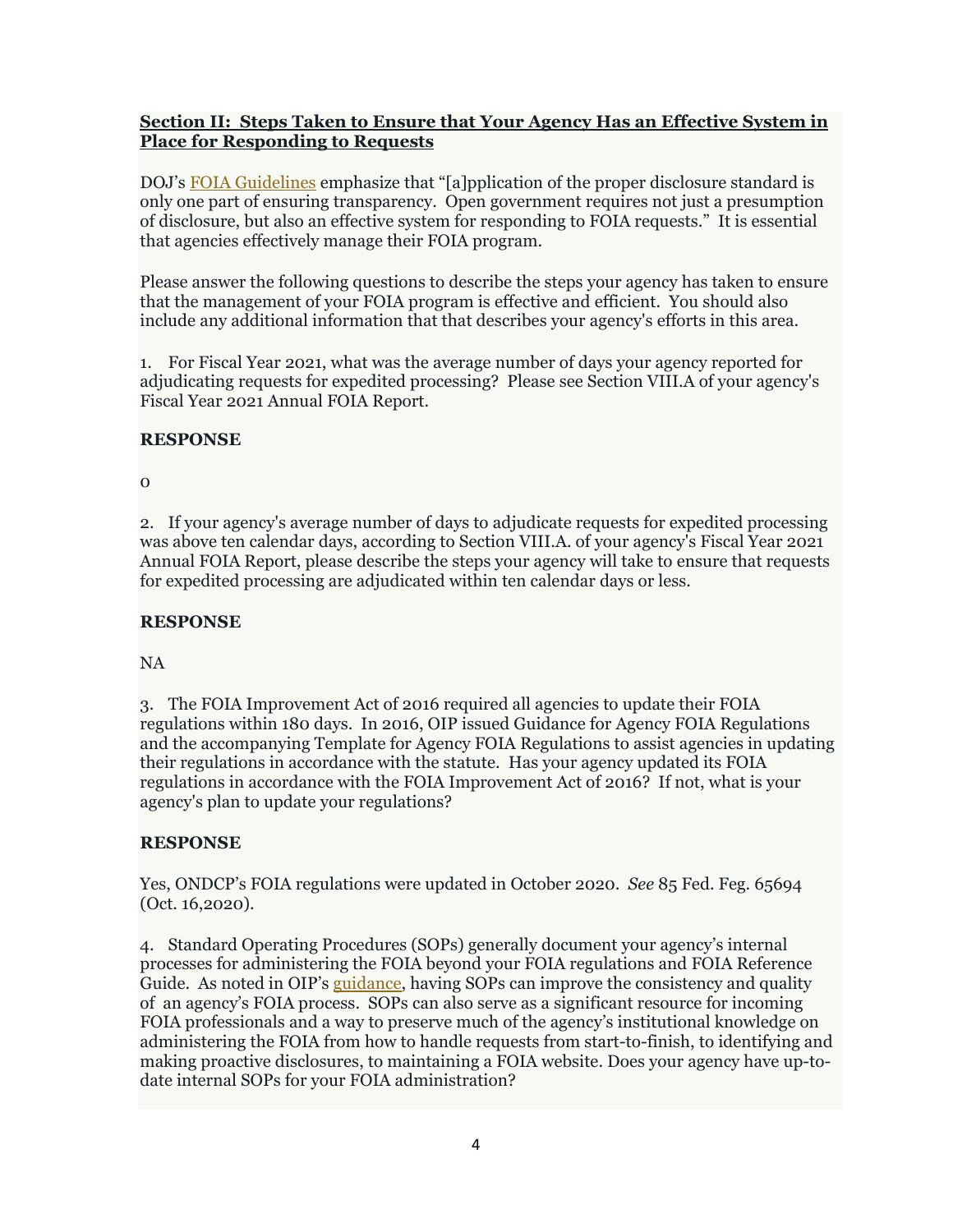5. If not, please provide a timeline for when your agency plans to develop or update its SOPs.

## **RESPONSE**

No, we do not have a cleared and approved SOP. However, ONDCP relies primarily on our FOIA regulation, which describes the procedures we follow in processing FOIA requests. ONDCP also has a published Student Internship Policy, which has a section that outlines steps for students and faculty to request federal work products for academic credit.

6. Has your agency established alternative means of access to first-party requested records outside of the FOIA process?

## **RESPONSE**

Yes, ONDCP proactively discloses numerous documents on its website.

7. If yes, please provide examples. If no, please explain if such opportunities exist at your agency and whether there are any challenges in establishing alternative means of access.

## **RESPONSE**

ONDCP updated the Drug Control Data Dashboard with an extensive array of drug-related data sets.

8. Did your agency conduct a self-assessment of its FOIA administration during the reporting period? If so, please describe the self-assessment methods used, such as analyzing Annual Report or raw data, using active workflows and track management, reviewing and updating processing procedures, etc. In addition, please specifically highlight any data analysis methods or technologies used to assess your agency's FOIA program.

# **RESPONSE**

No

9. The FOIA Improvement Act of 2016 requires additional notification to requesters about the services provided by the agency's FOIA Public Liaison. Please provide an estimate of the number of times requesters sought assistance from your agency's FOIA Public Liaison during FY 2021 (please provide a total number or an estimate of the number).

## **RESPONSE**

 $\Omega$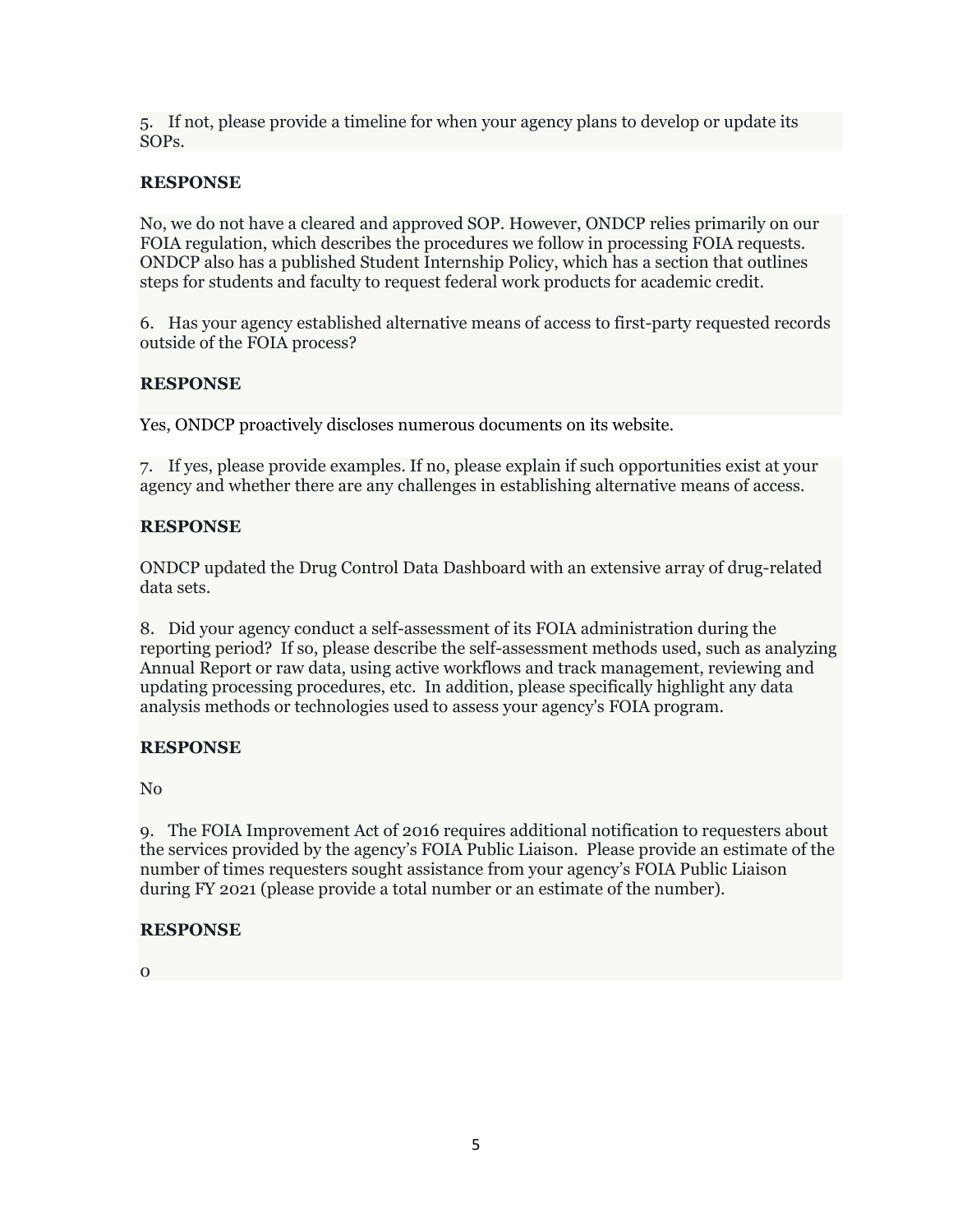10. Has your agency reviewed its FOIA-related staffing capabilities to identify resources needed to respond to current and anticipated FOIA demands?

# **RESPONSE**

Yes

11. Optional -- Please describe:

# **RESPONSE**

ONDCP does not have personnel assigned to full time to administration of its FOIA program. Staff within the Office of General Counsel administer the FOIA among other legal duties.

## **Section III: Steps Taken to Increase Proactive Disclosures**

The Department of Justice has long focused on the need for agencies to work proactively to post information online without waiting for individual requests to be received.

Please answer the following questions to describe the steps your agency has taken to increase the amount of material that is available on your agency websites. In addition to the questions below, you should also describe any additional steps taken by your agency to make and improve proactive disclosures of information.

1. Please describe what steps your agency takes to identify, track, and post (a)(2) proactive disclosures.

# **RESPONSE**

ONDCP proactively discloses numerous documents on its website whenever members of ONDCP's staff, believe that certain documents or data would be helpful to the public. Our Office of Budget and Performance contracts for significant research studies regarding drug use and its consequences and produces a compilation of drug‐related data each year, both of which are made available to the public on our website.

2. Provide examples of any material that your agency has proactively disclosed during the past reporting year, including records that have been requested and released three or more times in accordance with 5 U.S.C.  $\S$  552(a)(2)(D). Please include links to these materials as well.

# **RESPONSE**

**Drug-Free Communities Support Program** https://www.whitehouse.gov/ondcp/dfc/ **FY2021 DFC Grant Recipients:**  FY 2021 DFC Continuations (Cohort 1)

FY 2021 DFC Continuations (Cohort 2) FY 2021 DFC Continuations (Cohort 3) FY 2021 DFC New (Year 1) and Competing Continuation (Year 6) Grant Awards FY 2021 DFC Continuations (Cohorts 4 & 5)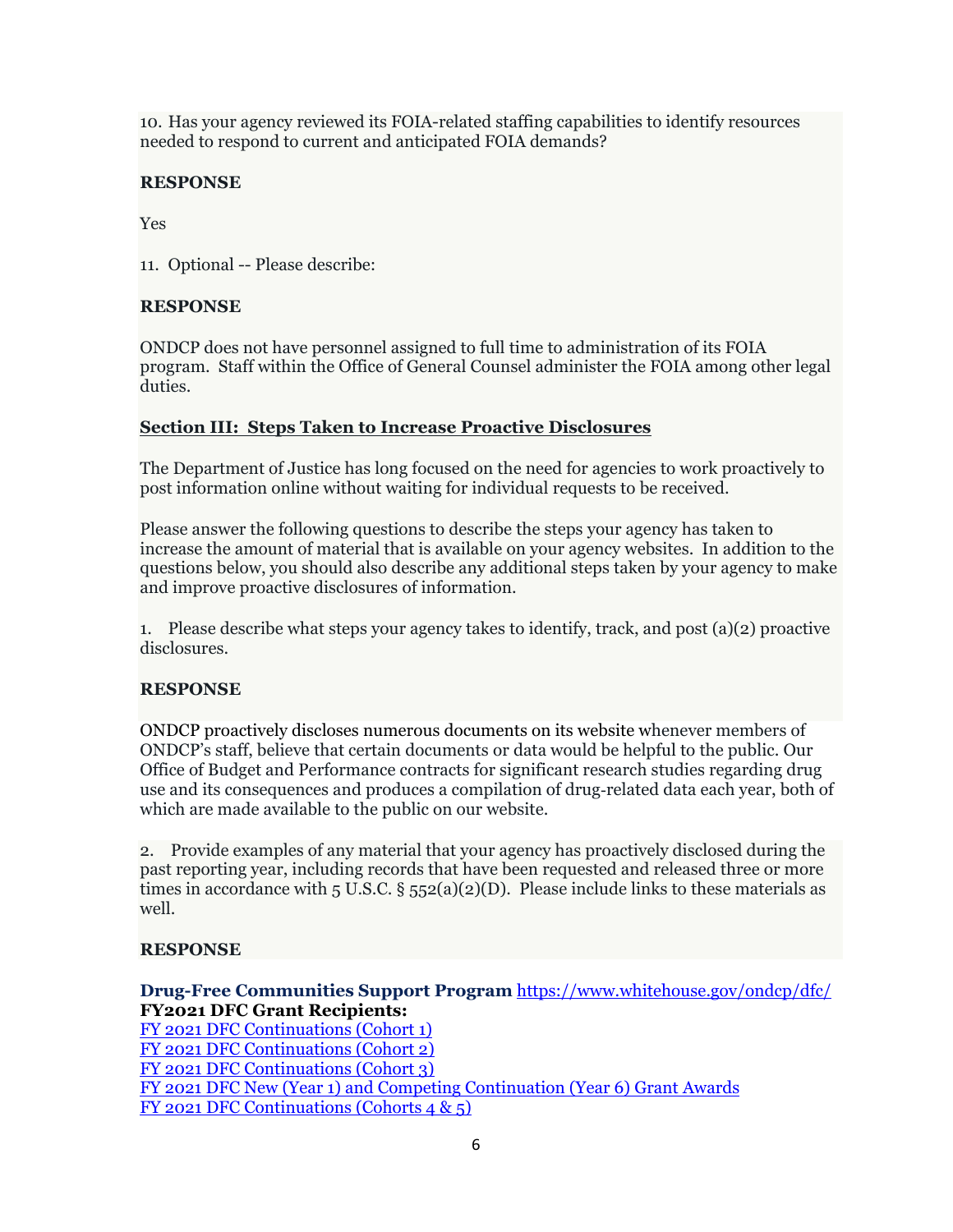**2021 National Evaluation Report** https://www.whitehouse.gov/wpcontent/uploads/2021/08/FINAL\_DFC-Eval-Report\_2021\_march12\_508.pdf **CARA Grants Recipients** https://www.whitehouse.gov/wpcontent/uploads/2021/06/FY-2021-CARA-Awards-Web-Spreadsheet.pdf **Drug Control Data Dashboard:** https://public.tableau.com/app/profile/dcdd/viz/ONDCPTableofContents/ONDCPTableof **Contents Comprehensive Addiction Recovery Act of 2016** https://www.congress.gov/bill/114th-congress/senate-bill/524/ *Frequently Requested Records*  **Application of Equity in U.S. Drug Policy**  Request - https://www.whitehouse.gov/wp-content/uploads/2021/08/ONDCP-RFI-2021-07-07-Request.pdf Public Comments - https://www.whitehouse.gov/wpcontent/uploads/2021/08/ONDCP-RFI-2021-07-07-Public-Comments.pdf

3. Does your agency disseminate common types of material outside of FOIA, including in online databases where the public may access them? If yes, please provide examples and, if applicable, statutory authority.

## **RESPONSE:**

Yes, ONDCP updated the Drug Control Data Dashboard this year with an extensive array of drug-related data. We have taken steps to improve the presentation and usefulness of this data on the website. This has been helpful to the public, especially for frequent users of ONDCP data such as researchers. The statutory authority for the Drug Control Data Dashboard is 21 U.S.C. § 1705(f).

4. Beyond posting new material, is your agency taking steps to make the posted information more useful to the public, especially to the community of individuals who regularly access your agency's website?

## **RESPONSE**

Yes

5. If yes, please provide examples of such improvements. In particular, please describe steps your agency is taking to post information in open, machine-readable, and machineactionable formats, to the extent feasible. If not posting in open formats, please explain why and note any challenges.

## **RESPONSE**

ONDCP has made an ongoing effort to provide more substantive information and data for the public through social media, email, and press releases. The Drug Control Data dashboard is posted in a machine-readable format, and allows members of the public to categorize data by individual substances with a potential for abuse. ONDCP has contracted with a private IT contractor in an effort to make our Drug Control Data Dashboard more user friendly and accessible.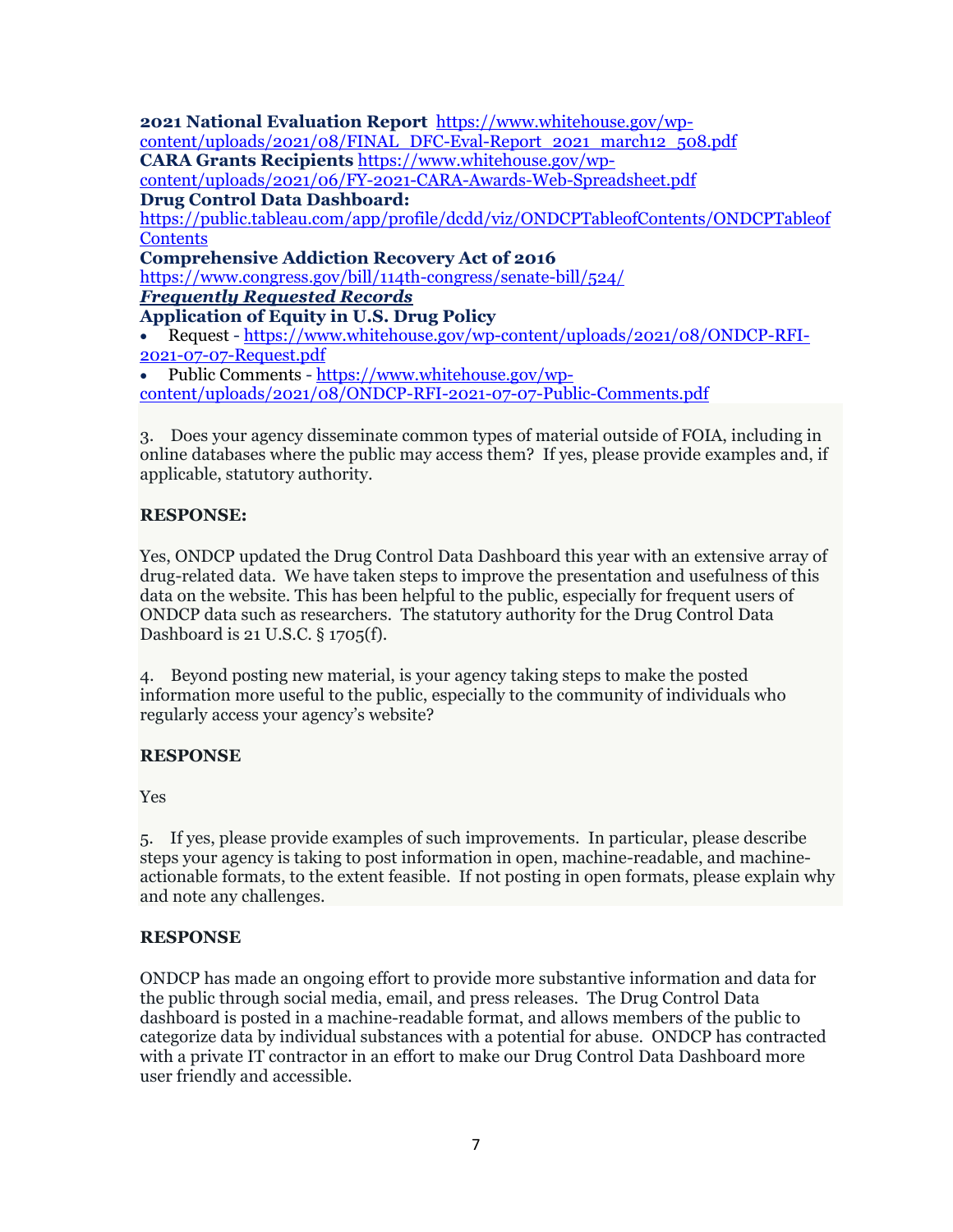6. Does your proactive disclosure process or system involve any collaboration with agency staff outside the FOIA office? If so, describe this interaction.

# **RESPONSE**

Yes. The ONDCP FOIA staff consults with the ONDCP divisions that are the owners of responsive documents to ensure that frequently requested documents are proactively disclosed on the agency's website.

# **Section IV: Steps Taken to Greater Utilize Technology**

A key component of FOIA administration is using technology to make information more accessible. In addition to using the internet to make proactive disclosures, agencies should also be exploring ways to utilize technology in responding to requests.

Please answer the following questions to describe how your agency is utilizing technology to improve its FOIA administration and the public's access to information. You should also include any additional information that that describes your agency's efforts in this area.

1. Has your agency reviewed its FOIA-related technological capabilities to identify resources needed to respond to current and anticipated FOIA demands?

# **RESPONSE**

Yes

2. Please briefly describe any new types of technology your agency began using during the reporting period to support your FOIA program.

# **RESPONSE**

The Executive Office of the President, of which ONDCP is a component, uses NIUX to search for and sort particular kinds of responsive documents such as emails. The analytical tools associated with that program can be useful. NIUX permits key word searching of agency records, such as email. We generally redact electronically in Adobe.

3. OIP issued guidance in 2017 encouraging agencies to regularly review their FOIA websites to ensure that they contain essential resources, and are informative and userfriendly. Has your agency reviewed its FOIA website(s) during the reporting period to ensure it addresses the elements noted in the guidance?

# **RESPONSE**

YES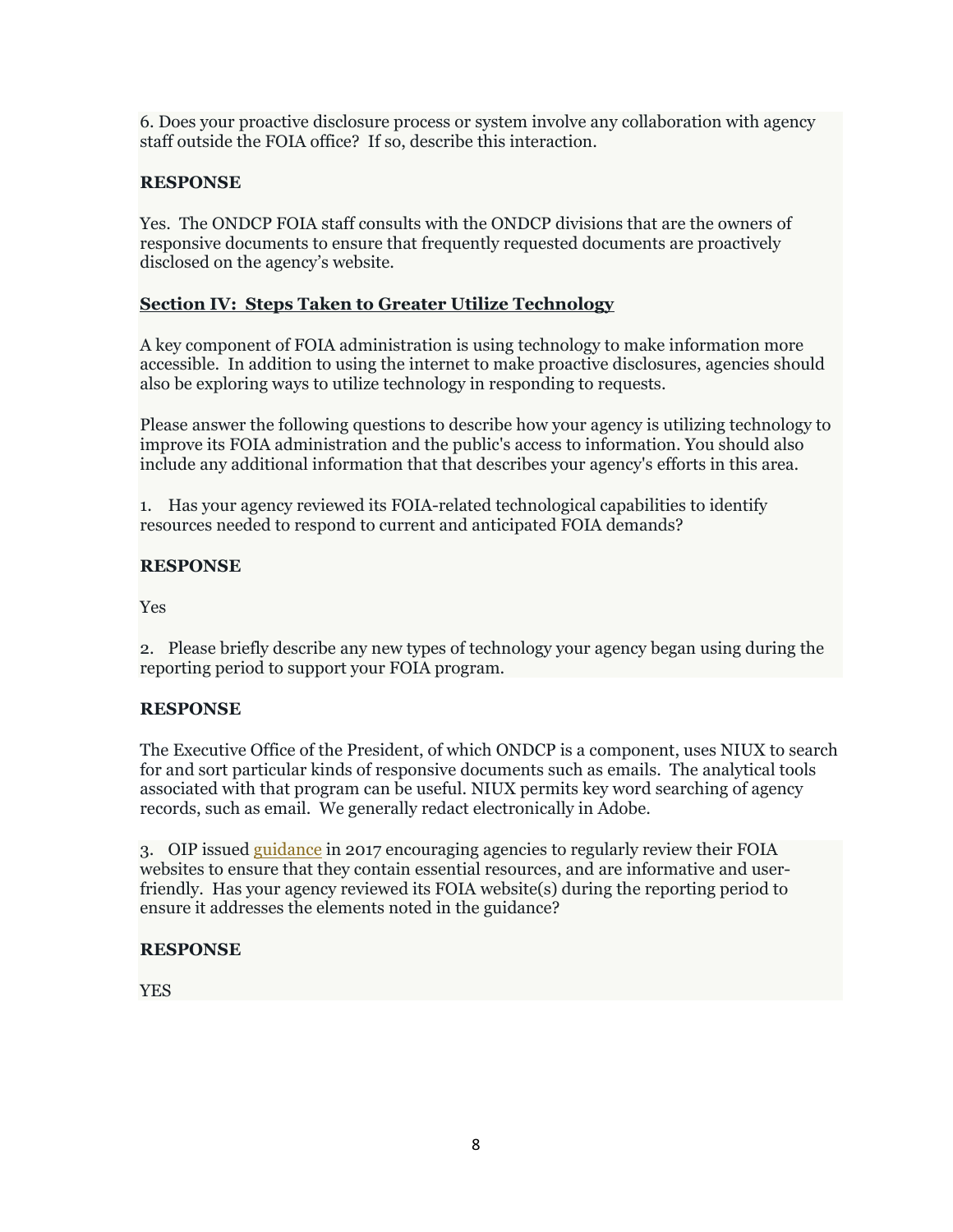4. Did all four of your agency's quarterly reports for Fiscal Year 2021 appear on your agency's website and on FOIA.gov?

# **RESPONSE**

YES

5. If your agency did not successfully post all quarterly reports, with information appearing on FOIA.gov, please explain why and provide your agency's plan for ensuring that such reporting is successful in Fiscal Year 2022.

# **RESPONSE**

NA

6. The FOIA Improvement Act of 2016 requires all agencies to post the raw statistical data used to compile their Annual FOIA Reports. Please provide the link to this posting for your agency's Fiscal Year 2020 Annual FOIA Report and, if available, for your agency's Fiscal Year 2021 Annual FOIA Report.

# **RESPONSE**

https://www.whitehouse.gov/ondcp/foia-and-legal/

## **Section V: Steps Taken to Improve Timeliness in Responding to Requests and Reducing Backlogs**

The Department of Justice has emphasized the importance of improving timeliness in responding to requests. This section of your Chief FOIA Officer Report addresses both time limits and backlog reduction. Backlog reduction is measured both in terms of numbers of backlogged requests or appeals and by looking at whether agencies closed their ten oldest requests, appeals, and consultations.

For the figures required in this Section, please use the numbers contained in the specified sections of your agency's FY 2020 and 2021 Annual FOIA Reports.

# **A. Simple Track**

Section VII.A of your agency's Annual FOIA Report, entitled "FOIA Requests – Response Time for All Processed Requests," includes figures that show your agency's average response times for processed requests. For agencies utilizing a multi-track system to process requests, there is a category for "simple" requests, which are those requests that are placed in the agency's fastest (non-expedited) track, based on the low volume and/or simplicity of the records requested.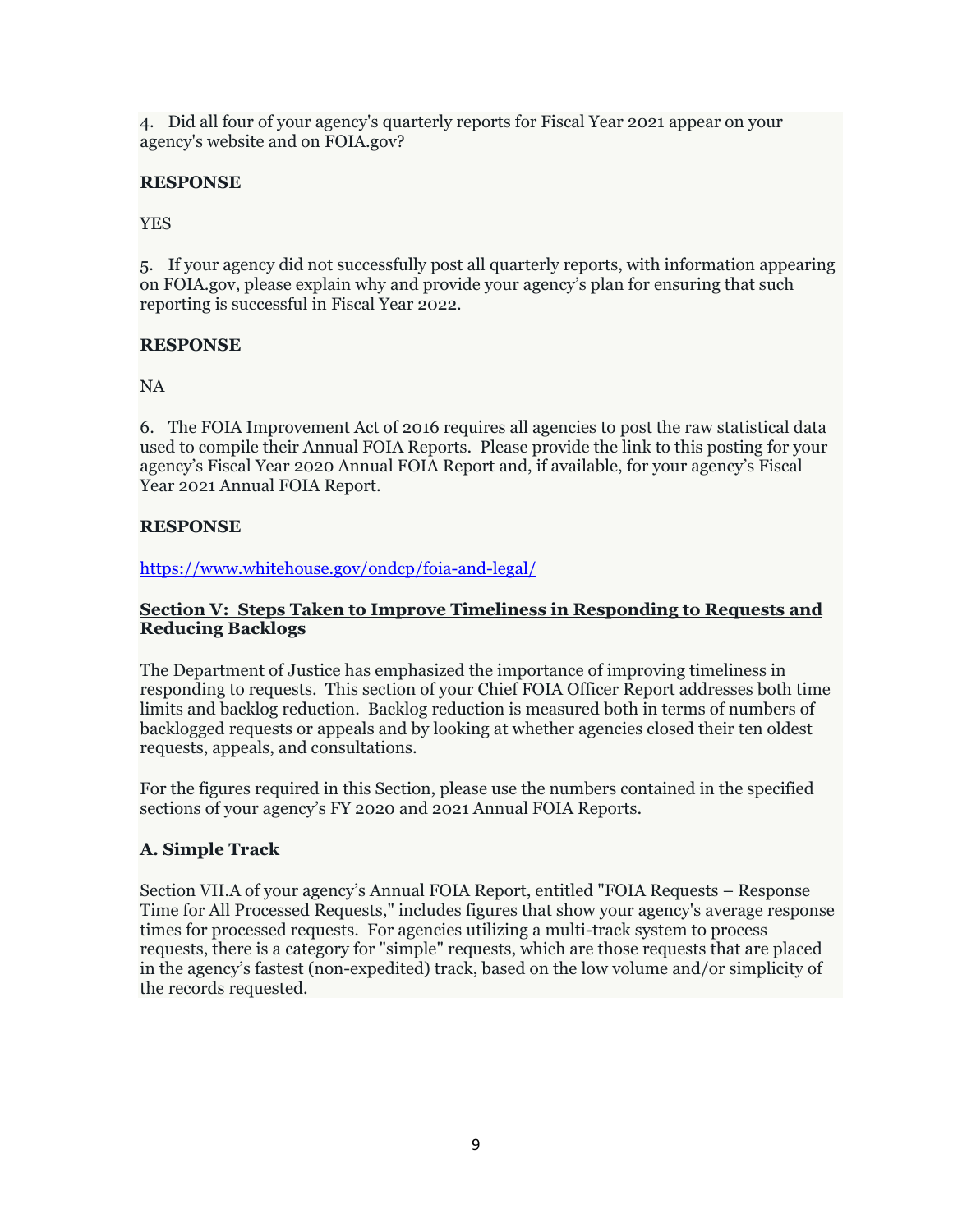1. Does your agency utilize a separate track for simple requests?

## **RESPONSE**

YES

2. If your agency uses a separate track for simple requests, according to Annual FOIA Report section VII.A, was the agency overall average number of days to process simple requests twenty working days or fewer in Fiscal Year 2021?

# **RESPONSE**

YES

3. Please provide the percentage of requests processed by your agency in Fiscal Year 2021 that were placed in your simple track. Please use the following calculation based on the data from your Annual FOIA Report: (processed simple requests from Section VII.C.1) divided by (requests processed from Section V.A.) x 100.

# **RESPONSE**

54%

4. If your agency does not track simple requests separately, was the average number of days to process all non-expedited requests twenty working days or fewer?

# **RESPONSE**

YES

# **B. Backlogs**

When answering these questions, please refer to you Fiscal Year 2021 Annual FOIA Report, Sections XII.D-E, which compare the numbers of requests and appeals received, processed, and backlogged between Fiscal Years 2020 and 2021.

# **BACKLOGGED REQUESTS**

5. If your agency had a backlog of requests at the close of Fiscal Year 2021, according to Annual FOIA Report Section XII.D.2, did that backlog decrease as compared with the backlog reported at the end of Fiscal Year 2020?

# **RESPONSE**

YES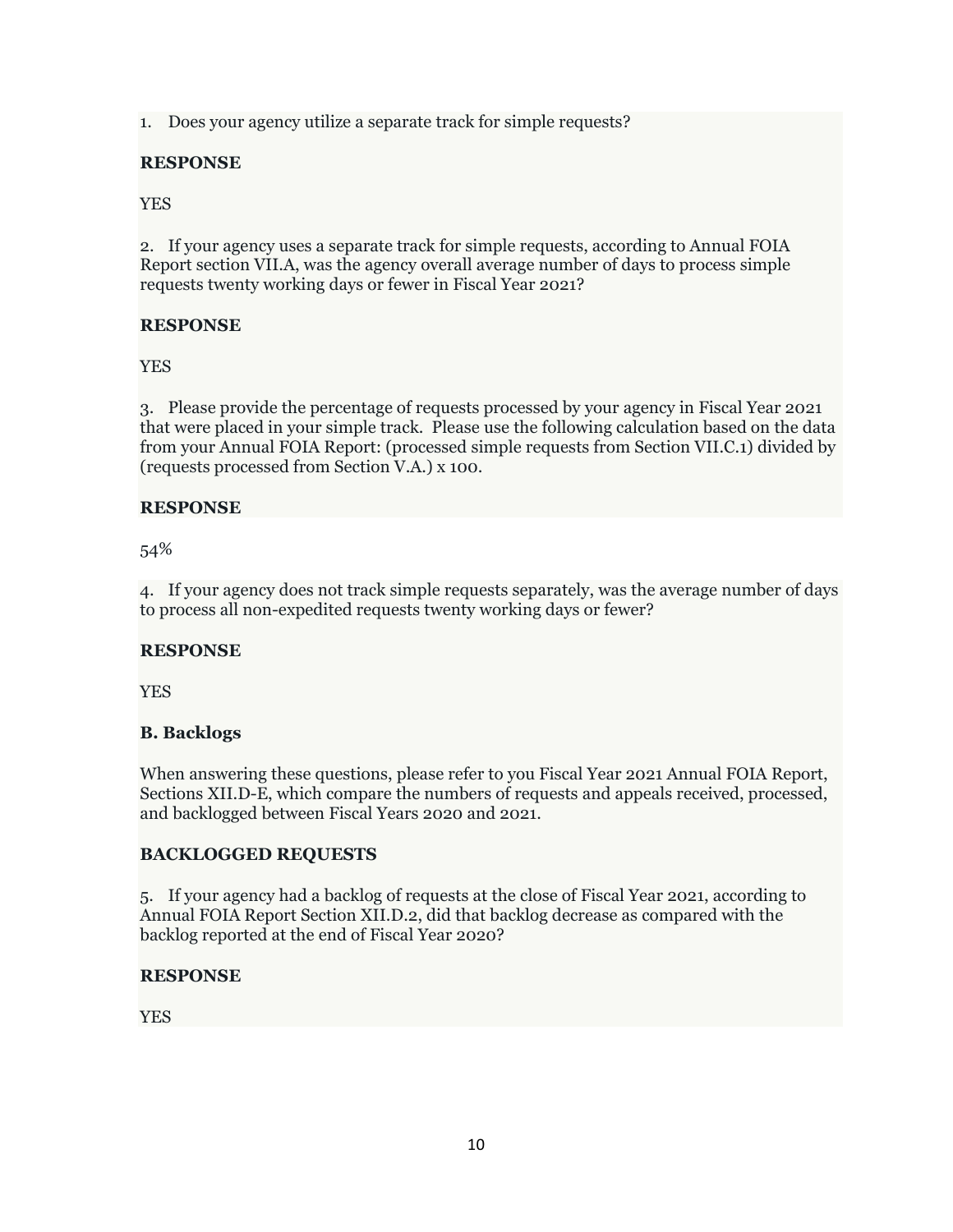6. If not, according to Annual FOIA Report Section XII.D.1, did your agency process more requests during Fiscal Year 2021 than it did during Fiscal Year 2020.

# **RESPONSE**

NA

7. If your agency's request backlog increased during Fiscal Year 2021, please explain why and describe the causes that contributed to your agency not being able to reduce its backlog. When doing so, please also indicate if any of the following were contributing factors:

# **RESPONSE**

NA

8. If you had a request backlog please report the percentage of requests that make up the backlog out of the total number of requests received by your agency in Fiscal Year 2021. Please use the following calculation based on data from your Annual FOIA Report: (backlogged requests from Section XII.A) divided by (requests received from Section V.A) x 100. This number can be greater than 100%. If your agency has no request backlog, please answer with "N/A."

# **RESPONSE**

34%

# **BACKLOGGED APPEALS**

9. If your agency had a backlog of appeals at the close of Fiscal Year 2021, according to Section XII.E.2 of the Annual FOIA Report, did that backlog decrease as compared with the backlog reported at the end of Fiscal Year 2020?

# **RESPONSE**

NA

10. If not, according to section XII.E.1 of the Annual FOIA Report, did your agency process more appeals during Fiscal Year 2021 than it did during Fiscal Year 2020?

# **RESPONSE**

NA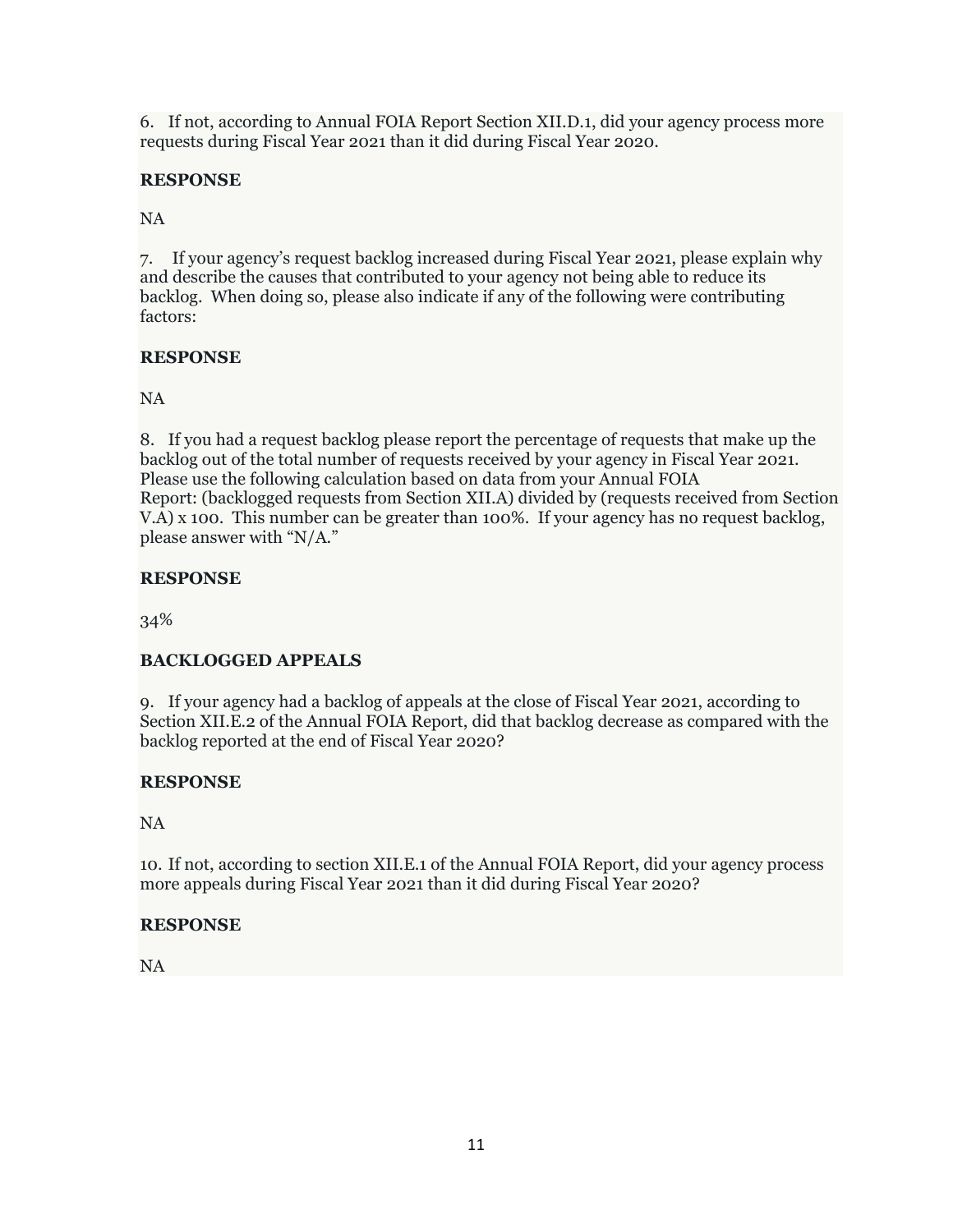11. If your agency's appeal backlog increased during Fiscal Year 2021, please explain why and describe the causes that contributed to your agency not being able to reduce its backlog. When doing so, please also indicate if any of the following were contributing factors:

# **RESPONSE**

# NA

12. If you had an appeal backlog please report the percentage of appeals that make up the backlog out of the total number of appeals received by your agency in Fiscal Year 2021. Please use the following calculation based on data from your Annual FOIA Report: (backlogged appeals from Section XII.A) divided by (appeals received from Section VI.A) x 100. This number can be greater than 100%. If your agency did not receive any appeals in Fiscal Year 2021 and/or has no appeal backlog, please answer with "N/A.

# **RESPONSE**

NA

# **C. Backlog Reduction Plans**

13. In the 2021 guidelines for Chief FOIA Officer Reports, any agency with a backlog of over 1000 requests in Fiscal Year 2020 was asked to provide a plan for achieving backlog reduction in the year ahead. Did your agency implement a backlog reduction plan last year? If so, describe your agency's efforts in implementing this plan and note if your agency was able to achieve backlog reduction in Fiscal Year 2021?

# **RESPONSE**

NA

14. If your agency had a backlog of more than 1,000 requests in Fiscal Year 2021, please explain your agency's plan to reduce this backlog during Fiscal Year 2022. In particular, please also detail how your agency developed and plans to execute your backlog reduction plans.

# **RESPONSE**

NA

# **D. Status of Oldest Requests, Appeals, and Consultations**

Section VII.E, entitled "Pending Requests – Ten Oldest Pending Requests," Section VI.C.(5), entitled "Ten Oldest Pending Administrative Appeals," and Section XII.C., entitled "Consultations on FOIA Requests – Ten Oldest Consultations Received from Other Agencies and Pending at Your Agency," show the ten oldest pending requests, appeals, and consultations. You should refer to these numbers from your Annual FOIA Reports for both Fiscal Year 2020 and Fiscal Year 2021 when completing this section of your Chief FOIA Officer Report.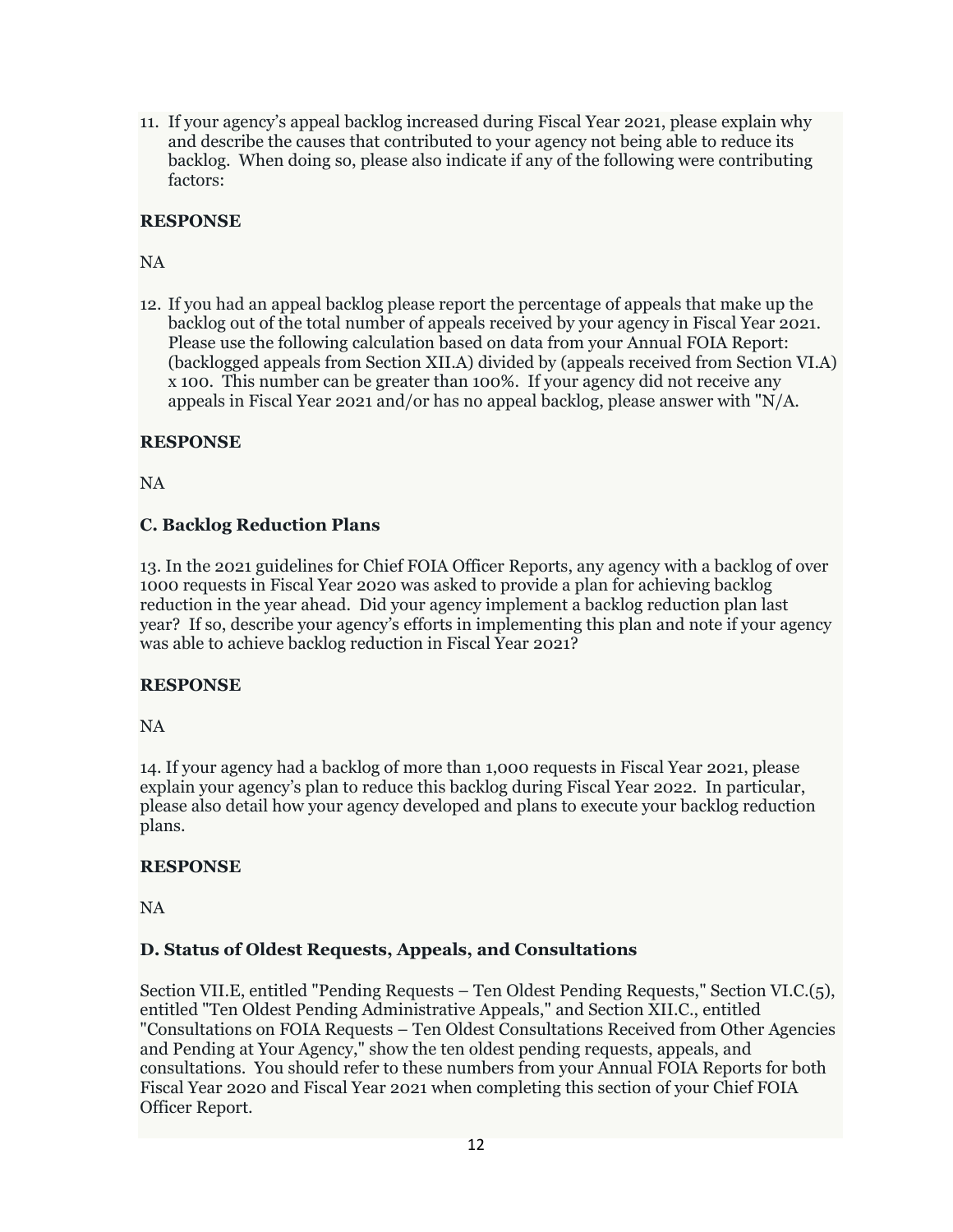## **OLDEST REQUESTS**

15. In Fiscal Year 2021, did your agency close the ten oldest pending perfected requests that were reported in Section VII.E. of your Fiscal Year 2020 Annual FOIA Report?

## **RESPONSE**

## NO

16. If no, please provide the number of these requests your agency was able to close by the end of the fiscal year, as listed in Section VII.E of your Fiscal Year 2020 Annual FOIA Report. If you had less than ten total oldest requests to close, please indicate that.

# **RESPONSE**

9

17. Beyond work on the ten oldest requests, please describe any steps your agency took to reduce the overall age of your pending requests.

## **RESPONSE**

ONDCP increased its efforts to obtain responses from other agencies with equities in the responsive documents, which was the bulk of our backlogged requests.

# **TEN OLDEST APPEALS**

18. In Fiscal Year 2021, did your agency close the ten oldest appeals that were reported pending in Section VI.C.5 of your Fiscal Year 2020 Annual FOIA Report?

## **RESPONSE**

NA

19. If no, please provide the number of these appeals your agency was able to close by the end of the fiscal year, as listed in Section VI.C.(5) of your Fiscal Year 2020 Annual FOIA Report. If you had less than ten total oldest appeals to close, please indicate that.

## **RESPONSE**

NA

20. Beyond work on the ten oldest appeals, please describe any steps your agency took to reduce the overall age of your pending appeals.

# **RESPONSE**

NA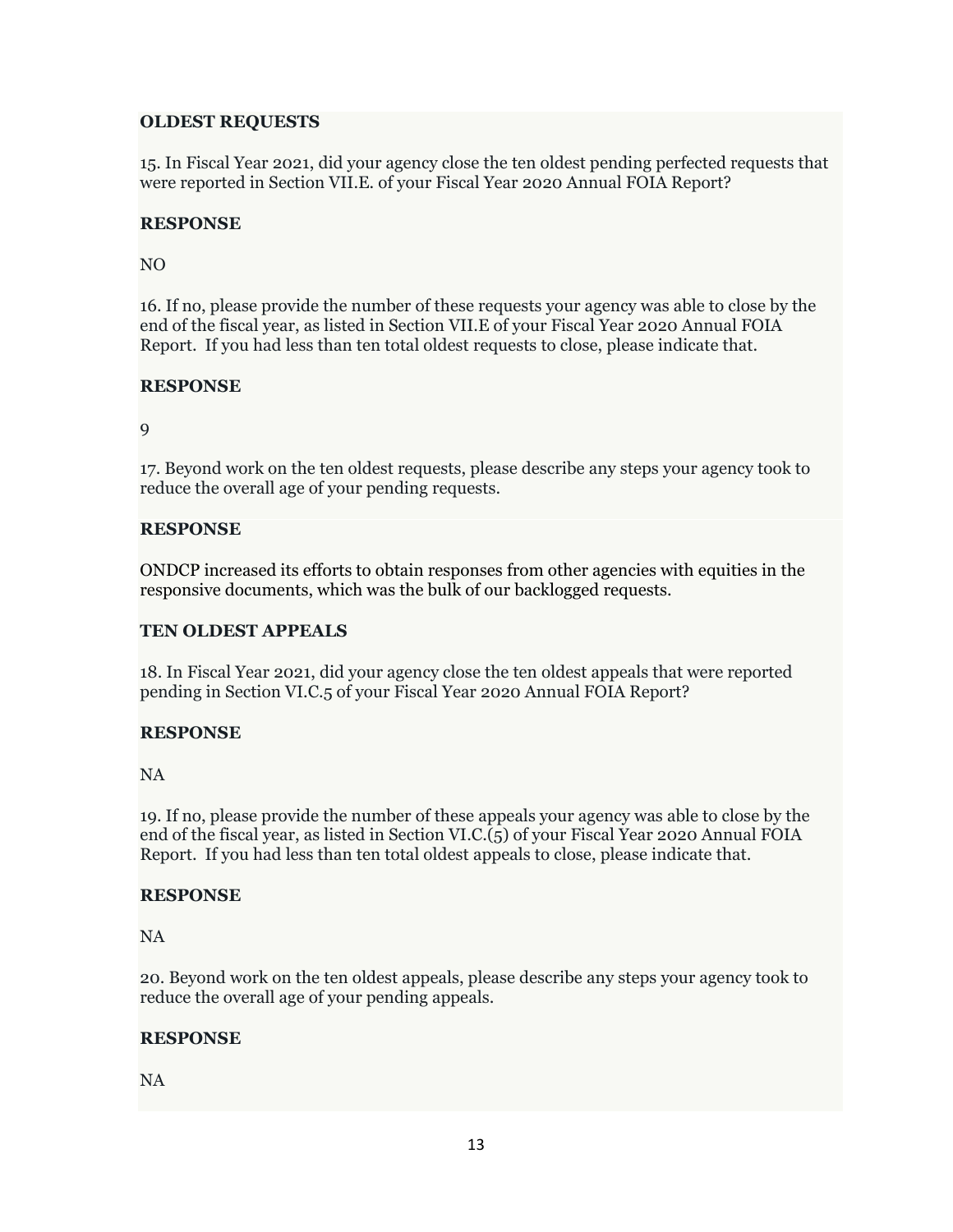## **TEN OLDEST CONSULTATIONS**

21. In Fiscal Year 2021, did your agency close the ten oldest consultations that were reported pending in Section XII.C. of your Fiscal Year 2020 Annual FOIA Report?

### **RESPONSE**

### NA

22. If no, please provide the number of these consultations your agency was able to close by the end of the fiscal year, as listed in Section XII.C. of your Fiscal Year 2020 Annual FOIA Report. If you had less than ten total oldest consultations to close, please indicate that.

## **RESPONSE**

NA

## **E. Additional Information on Ten Oldest Requests, Appeals, and Consultations & Plans**

23. Briefly explain any obstacles your agency faced in closing its ten oldest requests, appeals, and consultations from Fiscal Year 2020.

## **RESPONSE**

The vast majority of the oldest outstanding requests required approval from other agencies. We increased our efforts to obtain responses and was able to close nine of the ten oldest requests.

24. If your agency was unable to close any of its ten oldest requests because you were waiting to hear back from other agencies on consultations you sent, please provide the date the request was initially received by your agency, the date when your agency sent the consultation, and the date when you last contacted the agency where the consultation was pending.

## **RESPONSE**

NA

25. If your agency did not close its ten oldest pending requests, appeals, or consultations, please provide a plan describing how your agency intends to close those "ten oldest" requests, appeals, and consultations during Fiscal Year 2022.

## **RESPONSE**

As noted above, most of ONDCP's delays in responding to FOIA requests result from delayed responses from the consultation process with other federal agencies with equities in the information in ONDCP's possession. ONDCP will continue to increase our efforts to obtain a